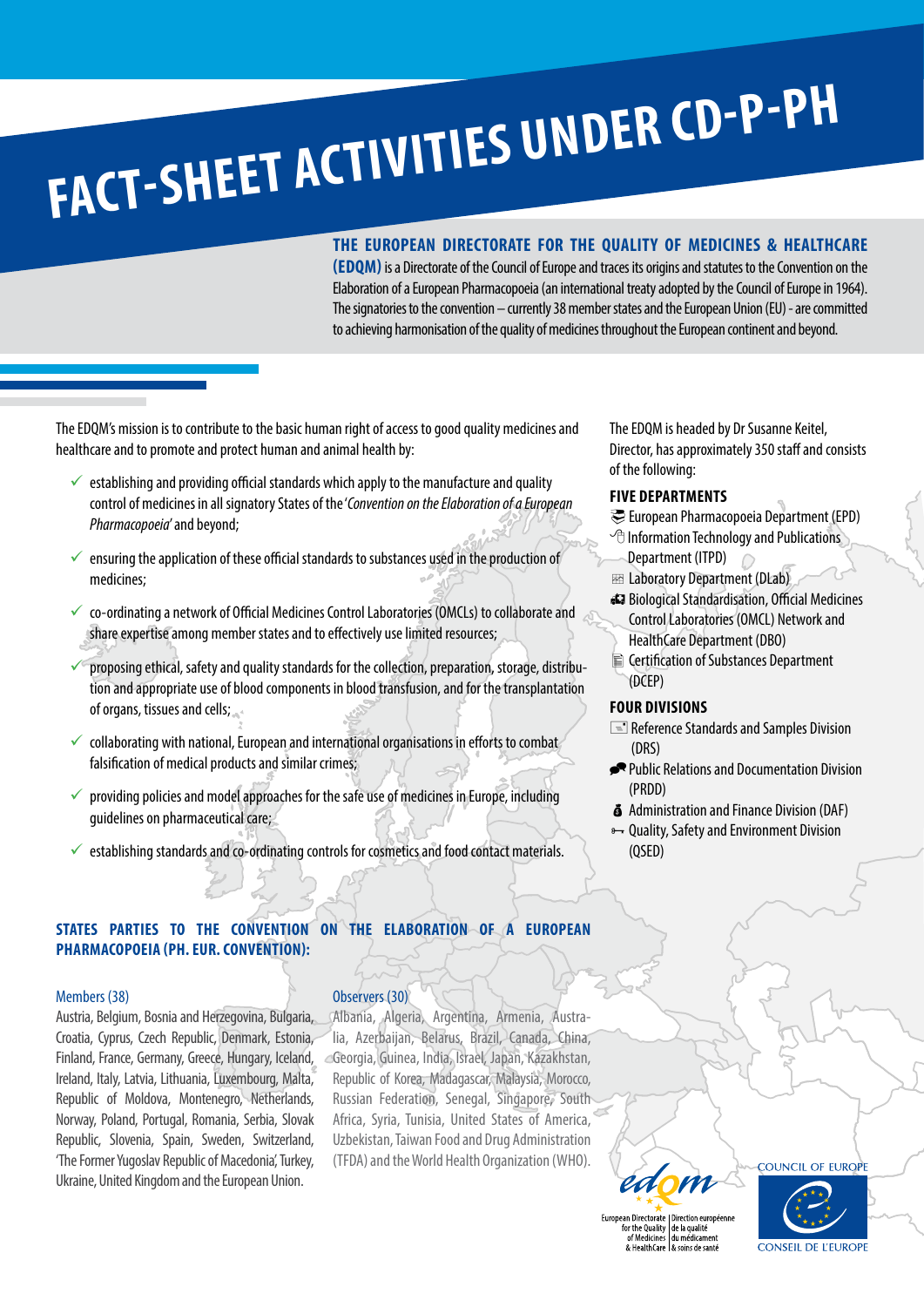# **PHARMACEUTICALS AND PHARMACEUTICAL CARE**

The *Biological Standardisation, Network of Official Medicines Control Laboratories (OMCL) and HealthCare Department (DBO)* is responsible for the Secretariat of the *European Committee on Pharmaceuticals and Pharmaceutical Care (CD-P-PH)* and its three subordinate committees of experts.



# **MEETINGS**

Meetings of the CD-P-PH and its subordinate committees are convened at the EDQM premises in Strasbourg (France).

Plenary meetings of the CD-P-PH take place once a year. Extraordinary meetings of the CD-P-PH can be convened upon motivated request by the Chair and Vice-Chair.

Plenary meetings of the subordinate committees take place twice a year.

## **ROLE OF THE SECRETARIAT**

The Secretariat draws up the meeting agenda based on the decisions taken at previous meetings and including additional topics proposed by representatives during the interval. The Chair and Vice-Chair of the committee are consulted in advance, they review and take part in the elaboration of the draft agenda. The draft agenda is adopted at the beginning of the meeting.

The Secretariat transmits to the committee members the working documents relating to the different agenda items well in advance of the meeting.

The Secretariat prepares the meeting report. The draft report is circulated to the delegates who attended the meeting for approval. The final report, as approved by the above delegates, is sent to the whole committee for information.

The Secretariat provides continuity and assures the follow-up of the committee's work programme, as well as of decisions taken, initiated projects, and required actions resulting from the committee meetings. It is also the contact point for any committee-related issues or questions.

# **ROLE OF THE DELEGATES**

The work of the CD-P-PH and its subordinate committees requires a certain commitment from the delegates. Delegates contribute on a voluntary basis having fully understood the commitment involved. A delegate should attend Committee meetings or inform the Secretariat in good time if he/she is unable to attend a meeting. If unable to attend, the delegate should provide whatever relevant information for the committee to the Secretariat. If an expert fails to attend three consecutive meetings, the Chair, Vice-Chair and the Secretariat may decide after further enquiry to stop sending documents and other written communications to this expert. It is expected of a delegate to actively contribute to the work programme of his/her committee.

Finally, a delegate should inform the Secretariat about any changes in his/her professional background, including conflicts of interest, affecting the position as delegate.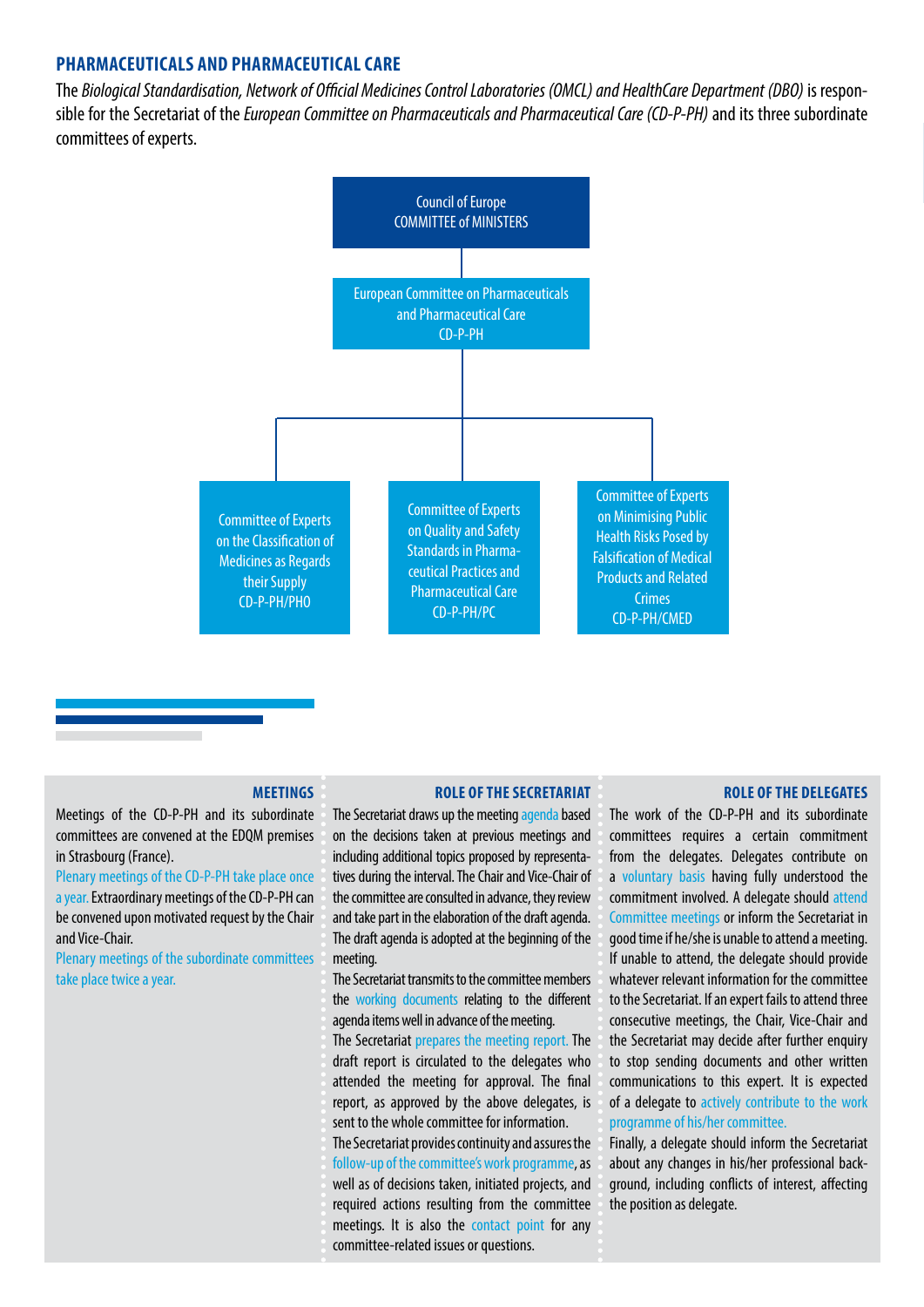**CD-P-PH** (Partial Agreement)

*A [partial agreement](https://www.coe.int/en/web/conventions/about-partial-agreements) allows member states of the Council of Europe to work together on an activity in spite of the abstention of other member states.*

# **MISSION**

Its primary responsibilities, according to the terms of reference adopted by the Committee of Ministers are as follows:

- $\checkmark$  fulfil the tasks set out in Resolution [CM/Res\(2018\)1](https://search.coe.int/cm/Pages/result_details.aspx?ObjectId=09000016807b7bbf)  Resolution on the classification of medicines as regards their supply (superseding Resolution [ResAP\(2007\)1](http://search.coe.int/cm/Pages/result_details.aspx?Reference=ResAP(2007)1) on the classification of medicines as regards their supply);
- $\checkmark$  contribute to improving public health and access to good quality medicines and healthcare by developing harmonised provisions and practices for the rational use of medicines and promoting the implementation of the pharmaceutical care\* philosophy and working methods in Europe;
- $\checkmark$  minimise public health risks posed by falsification of medical products and similar crimes through:
	- a. support to the preparation, implementation and follow-up of relevant national legislation and international legal instruments, in particular the Convention on the Counterfeiting of Medical Products and Similar Crimes Involving Threats to Public Health (Medicrime Convention) (ETS No. 211);
	- b. the preparation and implementation of specific multisectorial prevention and risk management policies and strategies based on co-ordinating competent health, police and customs authorities through the network of Single Points of Contact (SPOC) specified in Articles 17 and 22 of the Medicrime Convention;
	- c. contribution to the multisectorial follow-up mechanism maintained by the Committee of the Parties to the Medicrime Convention;
- $\checkmark$  ensure and follow up appropriate implementation of the results of the relevant activities in States Parties to the Convention on the Elaboration of a European Pharmacopoeia;
- $\checkmark$  draft legal instruments (e.g. resolutions), and define policies and quidelines;
- $\checkmark$  while taking account of the progress of its work, prepare under its responsibility proposals for the programme of activities for the coming years.

# **GENERAL ROLE**

The CD-P-PH

- $\checkmark$  carries out the technical and scientific programmes of activities forming part of its terms of reference with the support of its subordinate committees of experts;
- $\checkmark$  reviews on a regular basis the overall progress of the work programme of its subordinate bodies and, if necessary, revises it;
- $\checkmark$  has the ultimate responsibility for the progress, implementation and impact evaluation of the work that has been decided upon;
- $\checkmark$  evaluates and approves project proposals launched either by a CD-P-PH delegation or its subordinate bodies. Decisions on proposals that are presented to the CD-P-PH are taken at plenary or ad hoc meetings or, in exceptional cases, via written procedure;

# **BACKGROUND**

In 2007, the Council of Europe Committee of Ministers agreed to transfer the activities related to pharmaceutical issues from the Partial Agreement in the Social and Public Health field to the EDQM, as of 1 January 2008.

The European Committee on Pharmaceuticals and Pharmaceutical Care (CD-P-PH) supports authorities in times of increasing social gaps and resource constraints to make the medication process safer, more responsible and accessible to all who need it.

The composition of the CD-P-PH includes senior officials in ministries and medicines agencies responsible for health policies and medical products that are safe and effective for use.

The CD-P-PH accomplishes its tasks with the help of three subordinate committees of experts related to the appropriate use of medicines and prevention of falsified medicines and similar crimes.

# **SUBORDINATE BODIES**

- Committee of Experts on the Classification of Medicines as Regards their Supply [\(CD-P-PH/PHO](#page-3-0))
- Committee of Experts on Quality and Safety Standards in Pharmaceutical Practices and Pharmaceutical Care [\(CD-P-PH/PC\)](#page-4-0)
- Committee of Experts on Minimising Public Health Risks Posed by Falsification of Medical Products and Similar Crimes [\(CD-P-PH/CMED\)](#page-5-0)

 $\checkmark$  adopts the terms of reference of its subordinate bodies.

<sup>\* &#</sup>x27;Pharmaceutical care is the responsible provision of drug therapy for the purpose of achieving definite outcomes that improve a patient's quality of life' (source: Hepler C.D. and Strand L.M. Opportunities and Responsibilities in Pharmaceutical Care. Am. J. Hosp. Pharm. 1990; 47: 533-543).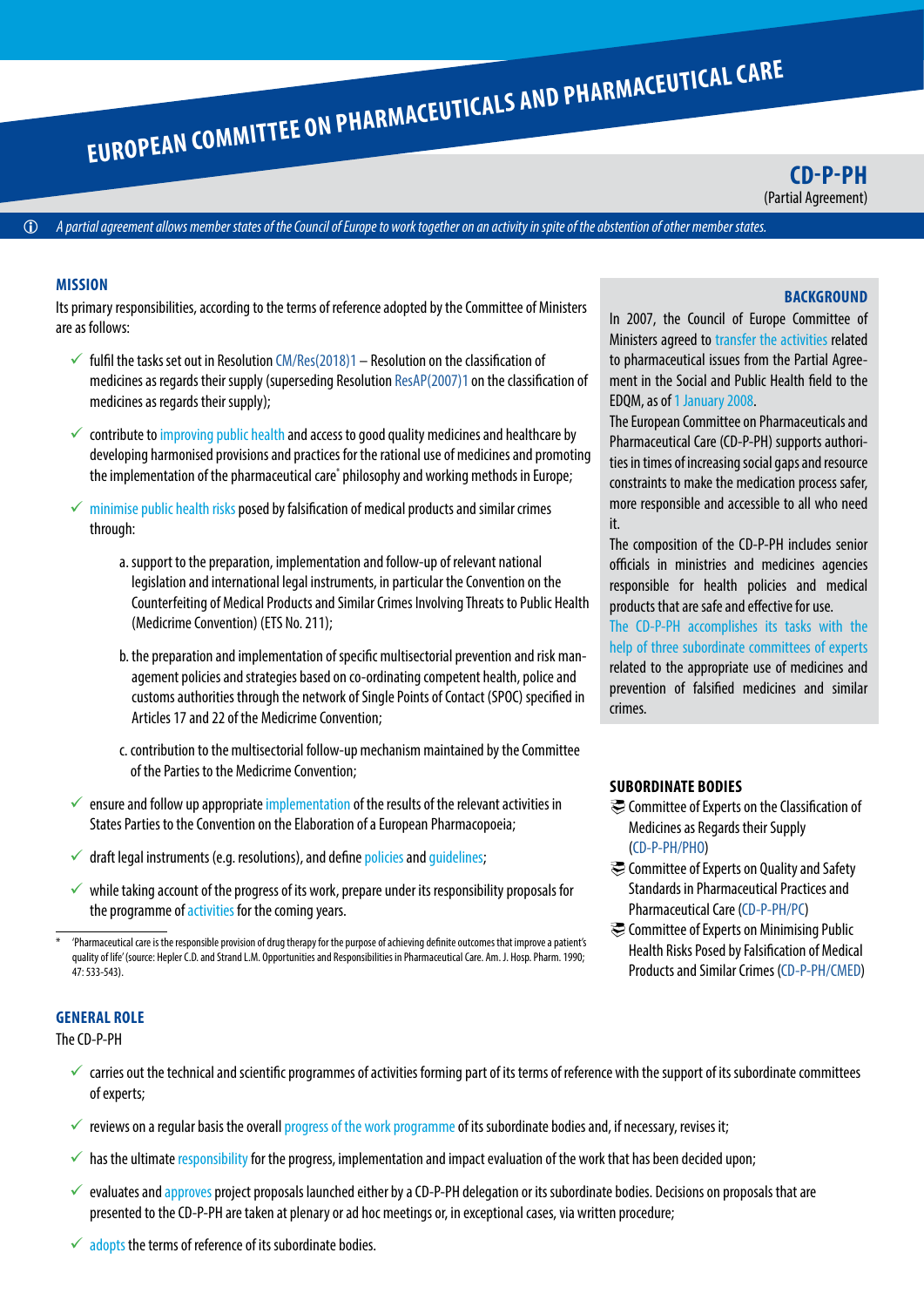# **CD-P-PH/PHO**

# <span id="page-3-0"></span>**WORK PROGRAMME**

According to its terms of reference, the primary responsibilities of the Committee of Experts CD-P-PH/PHO are as follows:

- $\checkmark$  carry out biannual revisions of the appendices to Committee of Ministers (Partial Agreement) Resolution [CM/Res\(2018\)1](https://search.coe.int/cm/Pages/result_details.aspx?ObjectId=09000016807b7bbf) – Resolution on the classification of medicines as regards their supply (superseding Resolution [ResAP\(2007\)1](http://search.coe.int/cm/Pages/result_details.aspx?Reference=ResAP(2007)1) on the classification of medicines as regards their supply);
- $\checkmark$  carry out evidence-based classification reviews of medicines, underlying rationale and national requirements for medicines of specific interest or concerns for public health and promote harmonisation of the classification of medicines across Europe;
- $\checkmark$  follow up the national implementation of the appendices to the above Resolution [CM/Res\(2018\)1;](https://search.coe.int/cm/Pages/result_details.aspx?ObjectId=09000016807b7bbf)
- $\checkmark$  maintain and develop links with national, European authorities and international institutions and organisations active in the sphere of the classification of medicines as regards their supply;
- $\checkmark$  develop further and co-ordinate the updates of an online database ([Melclass](https://melclass.edqm.eu/)) presenting the classification status of medicines in the member states and the biannually revised appendices of the above Resolution [CM/Res\(2018\)1](https://search.coe.int/cm/Pages/result_details.aspx?ObjectId=09000016807b7bbf).

**BACKGROUND** 

The availability of medicines with or without a medical prescription has implications on patient safety, accessibility of medicines to patients and responsible management of healthcare expenditure.

The decision on prescription status and related supply conditions is a core competency of national health authorities. The conditions of the supply of medicines vary considerably in the member states, due to the fact that the provisions are differently interpreted and implemented by the member states, and that important additional classification criteria are not harmonised.

In continuing with the programme of activities carried out under the aegis of the former Partial Agreement in the Social and Public Health field, the Committee of Experts CD-P-PH/PHO reviews the classification practice at the national level and issues recommendations on the classification of medicines and their supply conditions to health authorities of the Council of Europe member states parties to the Ph. Eur. Convention. Its working programme is based on Committee of Ministers Resolution [CM/Res\(2018\)1](https://search.coe.int/cm/Pages/result_details.aspx?ObjectId=09000016807b7bbf) – Resolution on the classification of medicines as regards their supply (superseding Resolution [ResAP\(2007\)1](http://search.coe.int/cm/Pages/result_details.aspx?Reference=ResAP(2007)1) on the classification of medicines as regards their supply).

In its work, the CD-P-PH/PHO focuses on public health promotion and uses scientific approaches, and its recommendations are based on dialogue and consensus.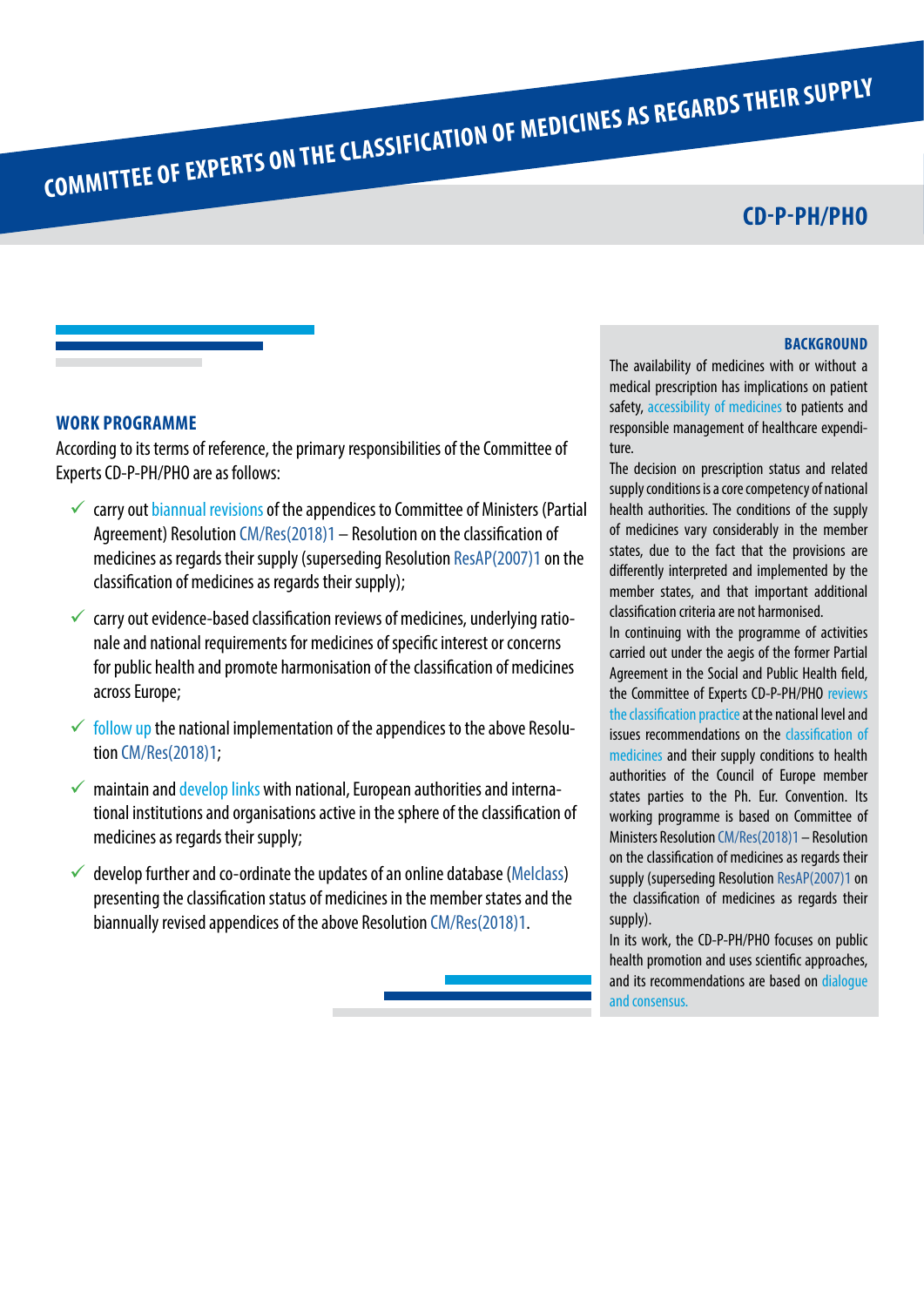# <span id="page-4-0"></span>**COMMITTEE OF EXPERTS ON QUALITY AND SAFETY STANDARDS IN PHARMACEUTICAL**

# **CD-P-PH/PC**

# **WORK PROGRAMME**

According to its terms of reference, the primary responsibilities of the Committee of Experts CD-P-PH/PC are as follows:

- $\checkmark$  develop and carry out a programme of activities aiming at improving public healthcare in Europe through promoting knowledge, skills, attitudes and values in care and practices involving pharmaceuticals. In particular, these activities comprise the promotion of the pharmaceutical care philosophy and working methods, and the provision of guidance documents on safe and good use of medicines (e.g. good reconstitution practices in healthcare establishments, guidance on automated dose dispensing);
- $\checkmark$  assist in monitoring the adequate implementation of the results of the relevant activities at national levels in States Parties to the Convention on the Elaboration of a European Pharmacopoeia;
- $\checkmark$  promote the further development of pharmaceutical professionals, expertise, roles and co-operation of all partners within the medication and care chain, in particular the pharmacist, the medical doctor and the nurse, and care-givers;
- $\checkmark$  maintain and develop links with national, European institutions and international organisations and professional bodies active in the fields of practice and care involving pharmaceuticals.

# **BACKGROUND**

Medication is a routine part of healthcare systems across the world. The primary aim of all stakeholders involved in the medication process should be to achieve the best possible improvement in quality of life for the patient. However, sometimes the potential benefits of medications are not fully realised or, even worse, inappropriate use of medicines can lead to increased morbidity or even mortality.

Pharmaceutical care (PC) is a quality concept and working method for the responsible provision of drug therapy, with the purpose of achieving definite outcomes that improve a patient's quality of life (source: *Hepler C.D. and Strand L.M. Opportunities and Responsibilities in Pharmaceutical Care. Am. J. Hosp. Pharm. 1990; 47: 533-543*). PC plays a crucial role in the promotion of the safety and quality of medication use and, therefore, its implementation in national healthcare systems could help achieve the benefits of responsible use of medicines, promote rational use of healthcare resources, and reduce inequalities in healthcare.

The EDQM's activities in the field of pharmaceutical care are performed in line with Hepler and Strand's definition of pharmaceutical care, and carried out by the Committee of Experts CD-P-PH/PC. This latter, subordinate body of the CD-P-PH, improves pharmaceutical care and practices in community care homes and in ambulatory and hospital care services through specific programmes and policies.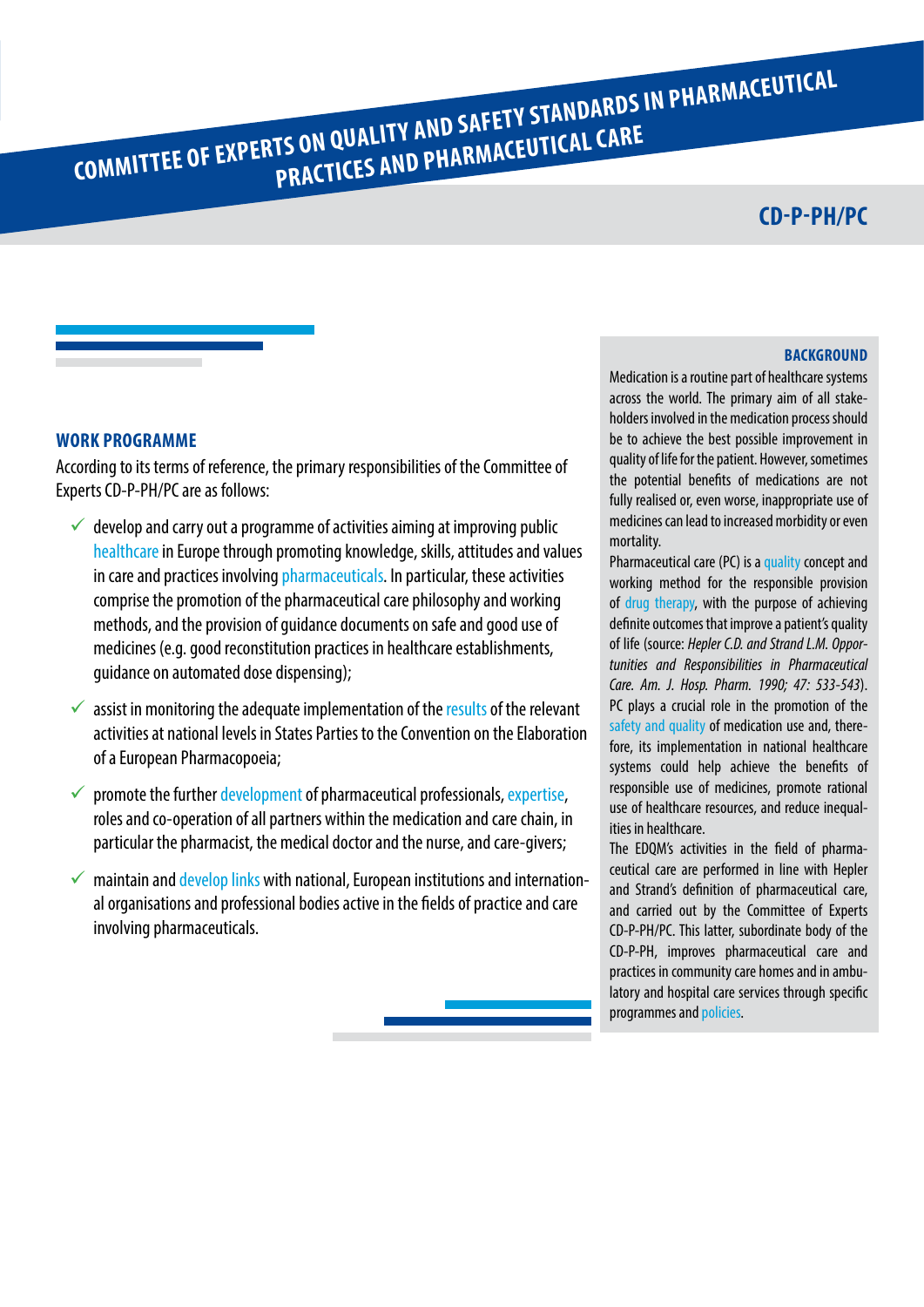<span id="page-5-0"></span>**COMMITTEE OF EXPERTS ON MINIMISING PUBLIC HEALTH RISKS POSED BY FALSIFICATION OF MEDICAL PRODUCTS AND SIMILAR CRIMES**

# **CD-P-PH/CMED**

# **WORK PROGRAMME**

According to its terms of reference, the primary responsibilities of the Committee of Experts CD-P-PH/CMED are as follows:

- $\checkmark$  provide a platform for constructive exchange of information, experience and knowledge for professionals who are active in combating falsification of medical products and similar crimes;
- $\checkmark$  develop and promote the implementation of multi-sectorial approaches in the field of public health protection from falsified medical products and similar crimes, e.g. risk management and prevention, training, knowledge transfer programs and publications;
- $\checkmark$  facilitate networking and co-operation among member states with focus on protecting the general public from falsified medical products and similar crimes through activities promoting recognised networks, e.g. the network of Single Points of Contact (SPOCs);
- $\checkmark$  provide public health authorities with strategies for risk communication on falsification of medical products and similar crimes;
- $\checkmark$  as provided for in the Council of Europe Convention on counterfeiting of medical products and similar crimes involving threats to public health (Medicrime Convention) (ETS No. 211), make available scientific expertise to the Committee of the Parties to the convention (e.g. supporting the preparation, implementation and follow-up of the Convention);
- $\checkmark$  establish and maintain links with national, European and international institutions and organisations that are active in combating falsification of medical products and similar crimes;
- $\checkmark$  develop supportive tools for information exchange on management, prevention and follow-up of the risks posed by falsification of medical products and similar crimes.

# **BACKGROUND**

In continuity with the programme of activities carried out by the former Ad hoc Group on Counterfeit Medicines under the aegis of the Partial Agreement in the Social and Public Health field, the Committee of Experts CD-P-PH/ CMED focuses on public health protection from falsification of medicines and related crimes through risk management and prevention, and improved co-operation of member states and other stakeholders in Europe and beyond. The composition and project approach of the Committee of Experts CD-P-PH/CMED is multisectorial, bringing together healthcare and law enforcement officials from Council of Europe member states, European institutions, pharmaceutical industries and trade, and international organisations.